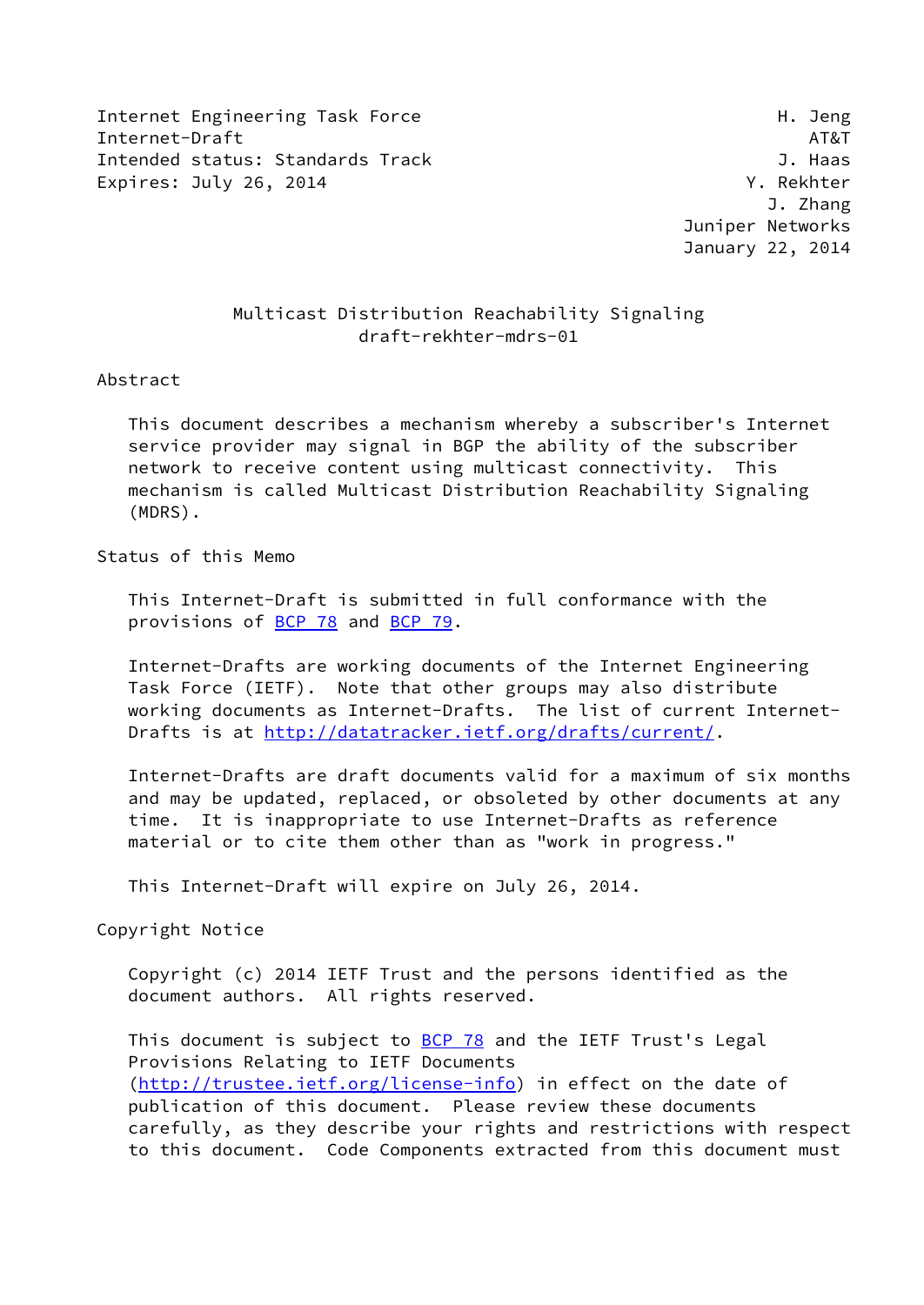Internet-Draft MDRS MORS January 2014

 include Simplified BSD License text as described in Section 4.e of the Trust Legal Provisions and are provided without warranty as described in the Simplified BSD License.

# Table of Contents

| 2. Specification of Requirements 3 |  |  |                                                                  |
|------------------------------------|--|--|------------------------------------------------------------------|
|                                    |  |  |                                                                  |
|                                    |  |  |                                                                  |
|                                    |  |  |                                                                  |
|                                    |  |  |                                                                  |
|                                    |  |  |                                                                  |
|                                    |  |  |                                                                  |
|                                    |  |  |                                                                  |
|                                    |  |  | 2.1. Multicast Distribution Reachability Signaling $\frac{4}{5}$ |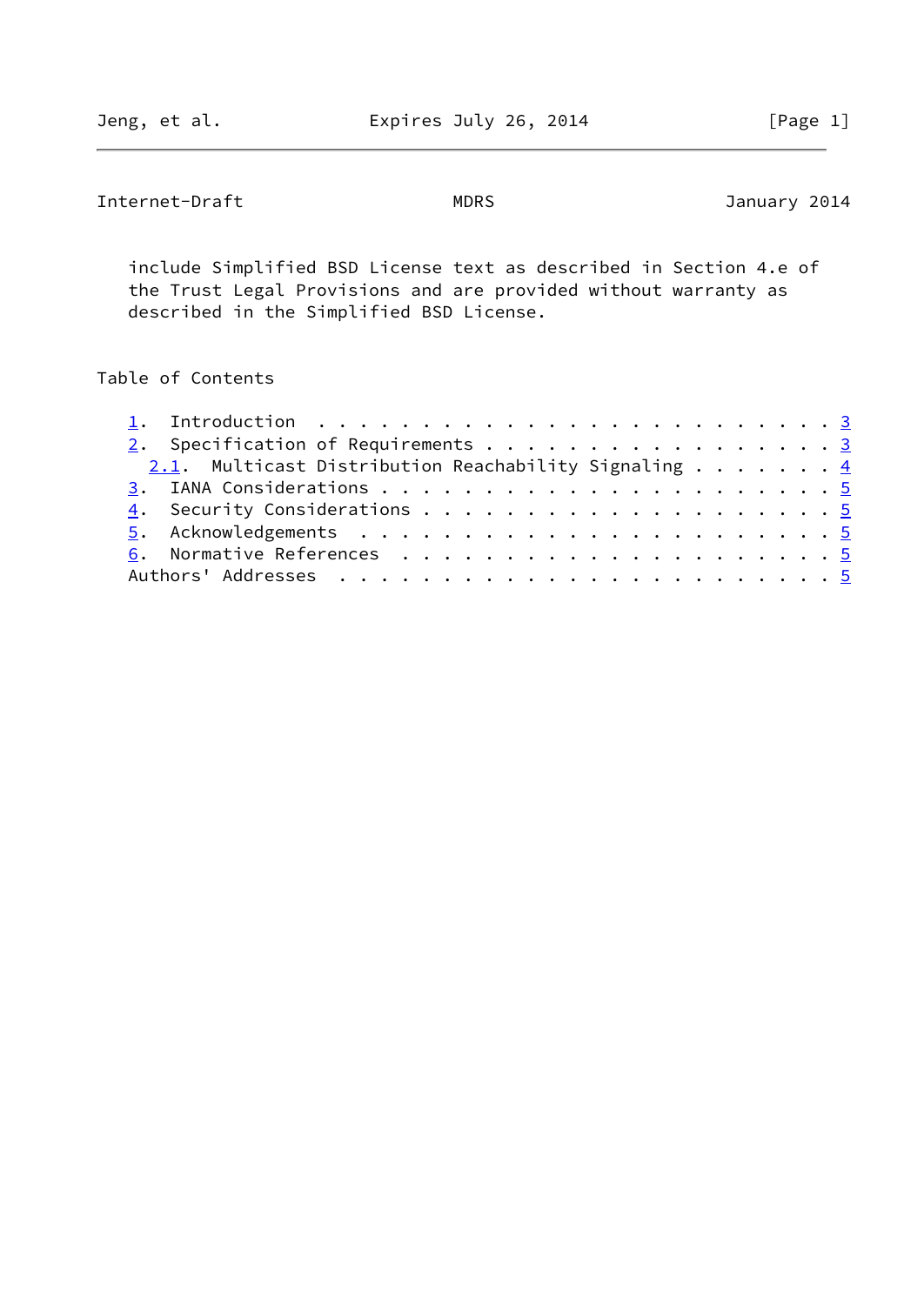Jeng, et al. **Expires July 26, 2014** [Page 2]

<span id="page-2-1"></span>Internet-Draft MDRS January 2014

### <span id="page-2-0"></span>[1](#page-2-0). Introduction

 Consider a content provider that wants to deliver a particular content to a set of customers/subscribers, where the provider and the subscribers are connected by an IP service provider. This content provider can deliver its content via unicast connectivity or, if supported by the subscriber network, multicast connectivity. A mechanism is required to determine if the subscriber network supports delivery of content to subscribers via multicast connectivity.

 This document describes a mechanism whereby the subscriber's Internet service provider may signal in BGP the ability of the subscriber network to receive the content using multicast connectivity. This mechanism is called Multicast Distribution Reachability Signaling (MDRS).

 For the purpose of this document we assume that a content provider consists of one or more Content Servers, and one or more Content Distribution Controllers. While this document assumes communication between Content Servers and Content Distribution Controllers, the procedures for implementing such communication is outside the scope of this document.

 Content Servers are connected to one or more IP service providers (ISPs) that can offer both multicast and unicast connectivity service to the subscribers of the content provider. Content providers use these ISPs to deliver content to their subscribers.

 Subscribers are connected to the Egress Routers (ERs) of the ISP. Note that the multicast connectivity service provided by the ISP extends all the way to the ERs. Such service could be provided by either deploying IP multicast natively, or with some tunneling mechanism like AMT, or by a combination of both within the ISP. However, between the ERs and the subscribers there may, or may not be multicast connectivity.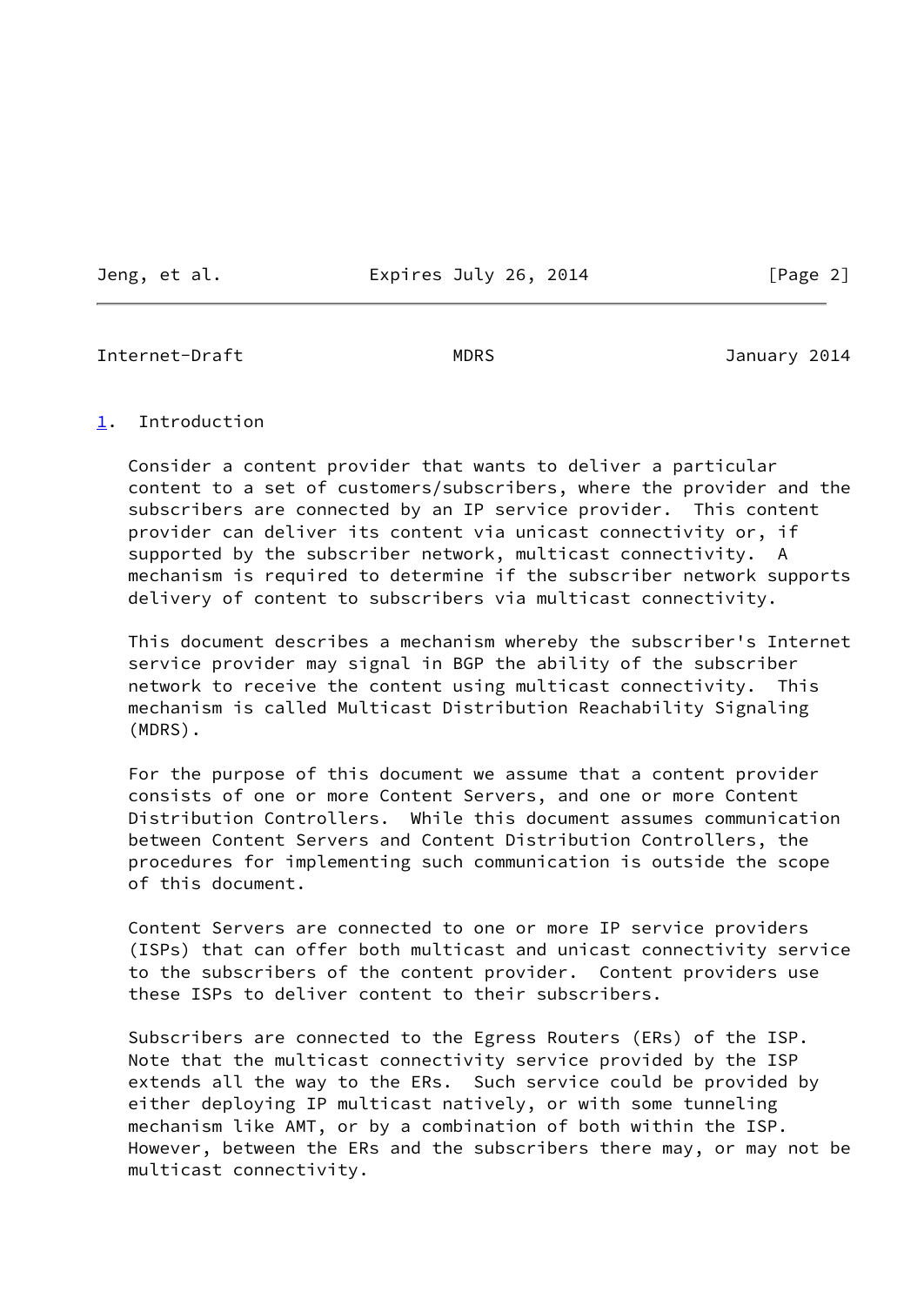In the case where a particular subscriber of a given content provider does not have multicast connectivity to its ER, the content provider would use IP unicast service provided by the ISP to transmit the particular content to that subscriber.

## <span id="page-3-0"></span>[2](#page-3-0). Specification of Requirements

 The key words "MUST", "MUST NOT", "REQUIRED", "SHALL", "SHALL NOT", "SHOULD", "SHOULD NOT", "RECOMMENDED", "MAY", and "OPTIONAL" in this document are to be interpreted as described in [RFC 2119 \[RFC2119](https://datatracker.ietf.org/doc/pdf/rfc2119)].

| Jeng, et al. | Expires July 26, 2014 | [Page 3] |
|--------------|-----------------------|----------|
|--------------|-----------------------|----------|

<span id="page-3-2"></span>Internet-Draft MDRS MORS January 2014

<span id="page-3-1"></span>[2.1](#page-3-1). Multicast Distribution Reachability Signaling

 Multicast distribution reachability signaling is responsible for giving a content provider, and specifically Content Distribution Controller(s) of the content provider the information of whether a particular subscriber of that content provider has multicast connectivity to an ER of an ISP that the content provider uses for distributing its content.

 This document assumes that each ER can determine the multicast reachability status for each of the subscriber connected to that ER. Procedures by which an ER accomplishes this are outside the scope of this document.

 To indicate whether a given ER has multicast reachability to a subscriber (be that either a native multicast or AMT) this document uses BGP as follows. An ER originates into IBGP routes for the subscribers connected to that ER for which the ER has multicast reachability. These routes are carried using BGP multi-protocol capabilities [\[RFC4760](https://datatracker.ietf.org/doc/pdf/rfc4760)] with AFI 1 or 2, and the MCAST-REACH SAFI. The NLRI field in the MP\_REACH\_NLRI/MP\_UNREACH\_NLRI attribute of these routes contains subscribers' IP addresses encoded as IP address prefixes. The value of the AFI field in the MP\_REACH\_NLRI/ MP\_UNREACH\_NLRI attribute of these routes determines whether subscribers' addresses are IPv4 or IPv6 (AFI 1 indicates IPv4 addresses, AFI 2 indicates IPv6 addresses).

 A Content Distribution Controller, when it receives such routes, uses them to determine whether the content could be delivered to the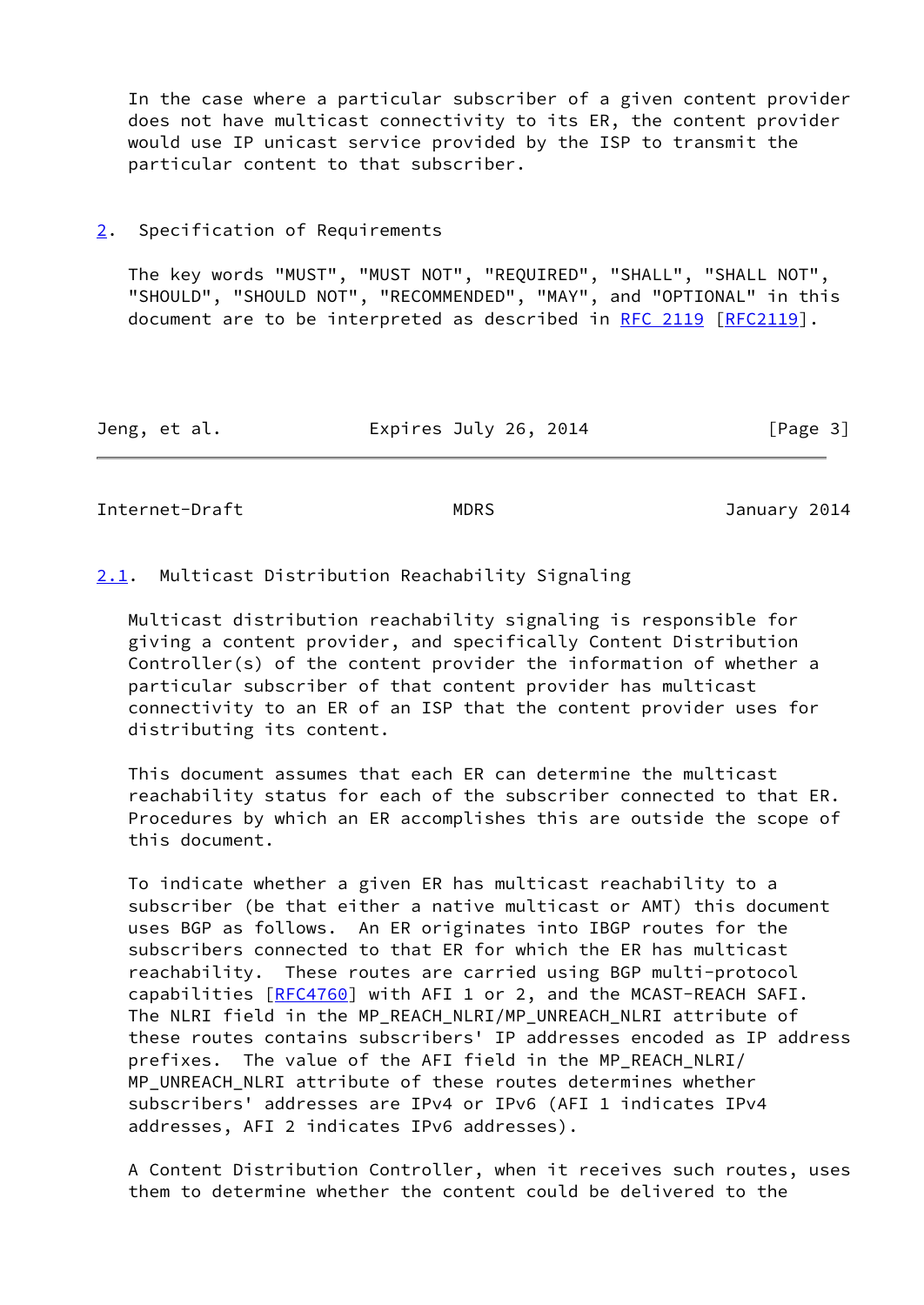subscribers via the ISP who owns the ERs using the multicast connectivity service provided by the ISP.

 To constrain the flow of BGP routes that carry multicast distribution reachability information such routes carry a particular Route Target (RT) Extended Community [\[RFC4360](https://datatracker.ietf.org/doc/pdf/rfc4360)], and Content Distribution Controller(s) are provisioned to import routes with such a RT.

 RTs carried by routes with AFI 1 and MCAST-REACH SAFI SHOULD NOT be re-used by routes with any other AFI and/or SAFI. Likewise, RTs carried by routes with AFI 2 and MCAST-REACH SAFI SHOULD NOT be re used by routes with any other AFI and/or SAFI.

 To facilitate such constrained distribution of multicast distribution reachability information one MAY use Constrained Route Distribution [\[RFC4684](https://datatracker.ietf.org/doc/pdf/rfc4684)].

| Jeng, et al. | Expires July 26, 2014 | [Page 4] |
|--------------|-----------------------|----------|
|              |                       |          |

<span id="page-4-1"></span>Internet-Draft MDRS January 2014

<span id="page-4-0"></span>[3](#page-4-0). IANA Considerations

 This document defines a new BGP Subsequent Address Family Identifier (SAFI) value, MCAST-REACH. The authors request assignment of a value from the First Come, First Served portion of this registry.

<span id="page-4-2"></span>[4](#page-4-2). Security Considerations

TBD

<span id="page-4-3"></span>[5](#page-4-3). Acknowledgements

 The authors would like to thank Han Nguyen for his contributions to this document.

- <span id="page-4-4"></span>[6](#page-4-4). Normative References
	- [RFC2119] Bradner, S., "Key words for use in RFCs to Indicate Requirement Levels", [BCP 14](https://datatracker.ietf.org/doc/pdf/bcp14), [RFC 2119](https://datatracker.ietf.org/doc/pdf/rfc2119), March 1997.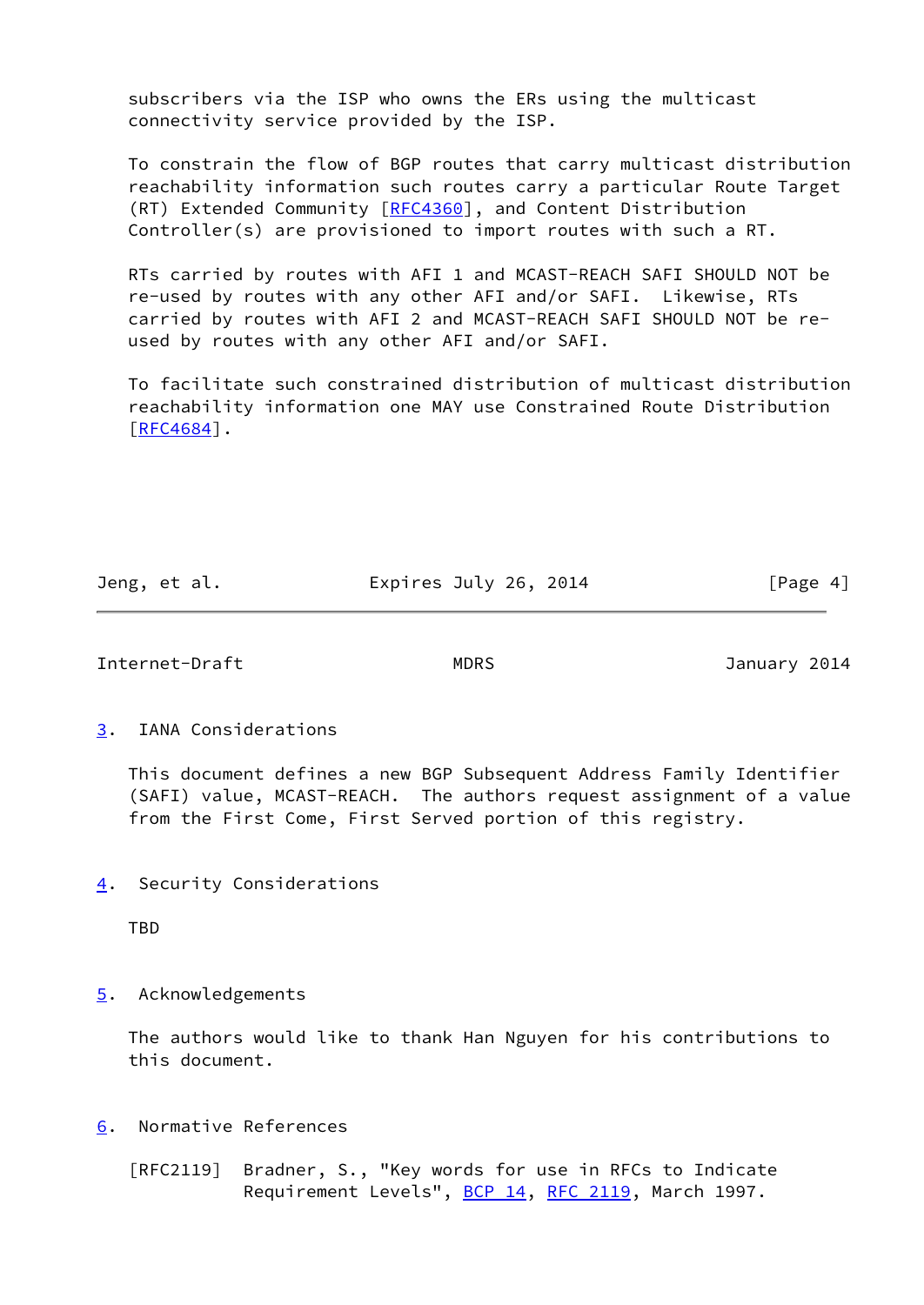[RFC4360] Sangli, S., Tappan, D., and Y. Rekhter, "BGP Extended Communities Attribute", [RFC 4360,](https://datatracker.ietf.org/doc/pdf/rfc4360) February 2006.

- [RFC4684] Marques, P., Bonica, R., Fang, L., Martini, L., Raszuk, R., Patel, K., and J. Guichard, "Constrained Route Distribution for Border Gateway Protocol/MultiProtocol Label Switching (BGP/MPLS) Internet Protocol (IP) Virtual Private Networks (VPNs)", [RFC 4684](https://datatracker.ietf.org/doc/pdf/rfc4684), November 2006.
- [RFC4760] Bates, T., Chandra, R., Katz, D., and Y. Rekhter, "Multiprotocol Extensions for BGP-4", [RFC 4760](https://datatracker.ietf.org/doc/pdf/rfc4760), January 2007.

Authors' Addresses

 Huajin Jeng AT&T

 Phone: Email: hj2387@att.com

| Jeng, et al.                                                                          | Expires July 26, 2014 | [Page 5]     |
|---------------------------------------------------------------------------------------|-----------------------|--------------|
| Internet-Draft                                                                        | <b>MDRS</b>           | January 2014 |
| Jeffrey Haas<br>Juniper Networks<br>1194 N. Mathida Ave.<br>Sunnyvale, CA 94089<br>US |                       |              |
| Email: jhaas@juniper.net                                                              |                       |              |

 Yakov Rekhter Juniper Networks 1194 N. Mathida Ave. Sunnyvale, CA 94089 US